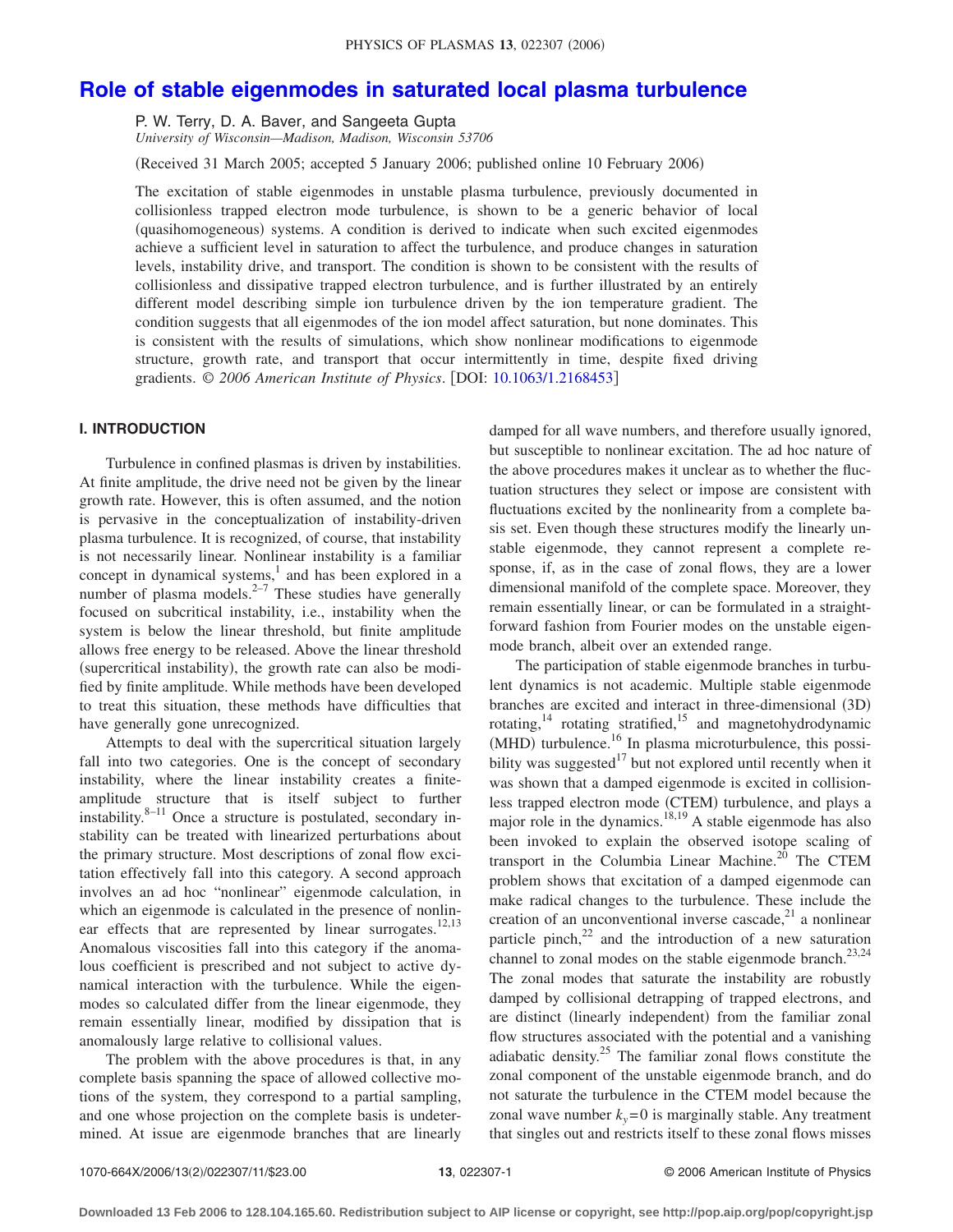zonal modes on the second eigenmode branch and their potent effect on saturation.

Given the significance of these effects, it is important to determine whether they are unique to the CTEM model or occur more generally. It is also important to understand the physics by which stable eigenmodes affect saturation and transport, and what conditions are required. This paper derives general conditions applicable to any local fluid model above the linear instability threshold, such that the saturated state and instability drive are significantly modified by stable eigenmodes. To test the validity and usefulness of these conditions, we will apply them to the CTEM model, where a reasonably complete picture of the physics of a stable eigenmode already exists. However, it is also important to assess the value of these conditions under more general circumstances, for example situations with multiple stable eigenmode branches, including marginally stable eigenmodes. Moreover, it is important to sample models that are different from CTEM to begin assessing the generality of stable eigenmode excitation in unstable plasmas.

To this end, we introduce a simple ion drift wave model that is nonetheless more complex than the CTEM model. In addition to unstable and robustly damped eigenmodes, it has a marginally stable eigenmode. This allows us to study whether weakly damped or marginally stable eigenmodes have an advantage over robustly damped eigenmodes, a question of relevance to zonal flows, which are usually considered to be weakly damped. The physics of the couplings in the ion model are completely different from those of CTEM. Therefore, the discovery in this model of damped eigenmode effects is an important and nontrivial (but not final) step toward determining if such effects are present in plasma turbulence generally. Finally, the model retains sufficient simplicity to guarantee the transparency needed for initial studies of nonlinear effects that have otherwise gone undetected. Although the model relates primitively to ion temperature gradient (ITG) turbulence, the relationship is incidental. Modeling ITG turbulence requires additional effects, and is not the point of this paper.

We show that the nonlinear excitation of stable eigenmodes is universal, and drives exponential growth, provided initial levels are infinitesimal. A heuristic analysis yields a simple condition such that a stable eigenmode affects saturation under generic mode coupling. The condition is consistent with behavior in both the CTEM and ion models. For  $E \times B$  advection the condition is tied to correlations that govern the growth rate, ensuring that growth rates are modified in saturation. We also observe novel effects in the ion model. The most striking is the appearance of intrinsic temporal variability of growth rates and transport fluxes in fixedgradient turbulence. The paper is organized as follows: In Sec. II we present and discuss the basic model. In Sec. III we examine damped and marginally stable eigenmode excitation and derive the condition that indicates when these eigenmodes affect saturation. In Sec. IV we show how the condition relates to the instability drive. Section V gives conclusions and implications.

## **II. THE ION MODEL**

The simple fluid model for turbulence driven by ion temperature gradient employed in this paper is based on the following equations:

$$
(1 + k2) \frac{\partial \phi}{\partial t} - ik_y v_D \phi(\hat{\eta}k^2 - 1) + ik_z u_{\parallel}
$$
  
= 
$$
-\sum_{k'} (k' \times \hat{z} \cdot k) \phi_{k'} \phi_{k-k'} k'^2
$$
  

$$
\equiv (1 + k^2) N_{\phi}, \tag{1}
$$

$$
\frac{\partial u_{\parallel}}{\partial t} + ik_z \phi + ik_z p = -\sum_{k'} \left( k' \times \hat{z} \cdot k \right) \phi_{k'} u_{\parallel k - k'} \equiv N_{u_{\parallel}}, \quad (2)
$$

$$
\frac{\partial p}{\partial t} + ik_y v_D \hat{\eta} \phi = -\sum_{k'} (k' \times \hat{z} \cdot k) \phi_{k'} p_{k-k'} \equiv N_p, \tag{3}
$$

where  $v_D = (cT_e/eB)d(\ln n_0)/dx$  is the drift velocity,  $\hat{\eta} = (1$  $+\eta_i$ )/ $\tau$ ,  $\eta_i = d(\ln T_i)/d(\ln n_0)$  is the ratio of temperature to density gradient scale lengths,  $\tau = T_e/T_i$  is the ratio of electron to ion temperature, and  $\phi$ ,  $u_{\parallel}$ , and p are the Fourier amplitudes of potential, parallel ion flow, and ion pressure. These are normalized according to  $\phi = e\Phi/T_e$ ,  $u_{\parallel} = \tilde{v}_{\parallel i}/c_s$ , and  $p \equiv [\tilde{p}_i / \langle P_{i0} \rangle](T_i / T_e)$ , where  $P_i = \langle P_{i0} \rangle + \tilde{p}_i$ . Length scales are normalized to  $\rho_s = (cT_e/eB)(m_i/T_e)^{1/2}$ . In solving Eqs.  $(1)$ – $(3)$ ,  $k_z$  is chosen to be a constant. The reality condition that leads to the parity constraint  $\psi(-k) = \psi^*(k)$  dictates that this constant change sign when *k* maps to negative values.

The linear dispersion relation for normal modes is

$$
\omega^3(1+k^2) + \omega^2 \omega_* (\hat{\eta}k^2 - 1) - \omega k_z^2 - \omega_* k_z^2 \hat{\eta} = 0, \qquad (4)
$$

where  $\omega_* = k_y v_D$ . This polynomial can be solved for the eigenfrequencies using the exact formula for cubic polynomials. Instability occurs for low  $k_{y}$ , where there is a marginally stable propagating mode and a conjugate pair of lower frequency modes, one of which is growing and one of which is damped. To get a sense of the branch structure, this part of the dispersion can be approximated by the balance of the cubic and constant terms in Eq. (4), yielding roots given by

$$
\omega_j \approx s_j \left[ \frac{\omega_{*} k_z^2 \hat{\eta}}{1 + k^2} \right]^{1/3},\tag{5}
$$

where

$$
s_2 = 1,\tag{6}
$$

$$
s_{1,3} = \left(-\frac{1}{2} \pm i \frac{\sqrt{3}}{2}\right).
$$
 (7)

For higher values of  $k_y$ , corresponding to  $\omega^2(\hat{\eta}k^2 - 1) > k_z^2 \hat{\eta}$ , all three roots are stable, and split between a high-frequency root with  $\omega_1 \approx -\omega_* (\hat{\eta} k^2 - 1)/(1 + k^2)$  and two roots with frequencies near zero. The spectrum of growth rates is shown in Fig. 1.

There is some arbitrariness in the labeling of the roots across the boundary dividing regions of complex and wholly real solutions because two of the modes are degenerate at

**Downloaded 13 Feb 2006 to 128.104.165.60. Redistribution subject to AIP license or copyright, see http://pop.aip.org/pop/copyright.jsp**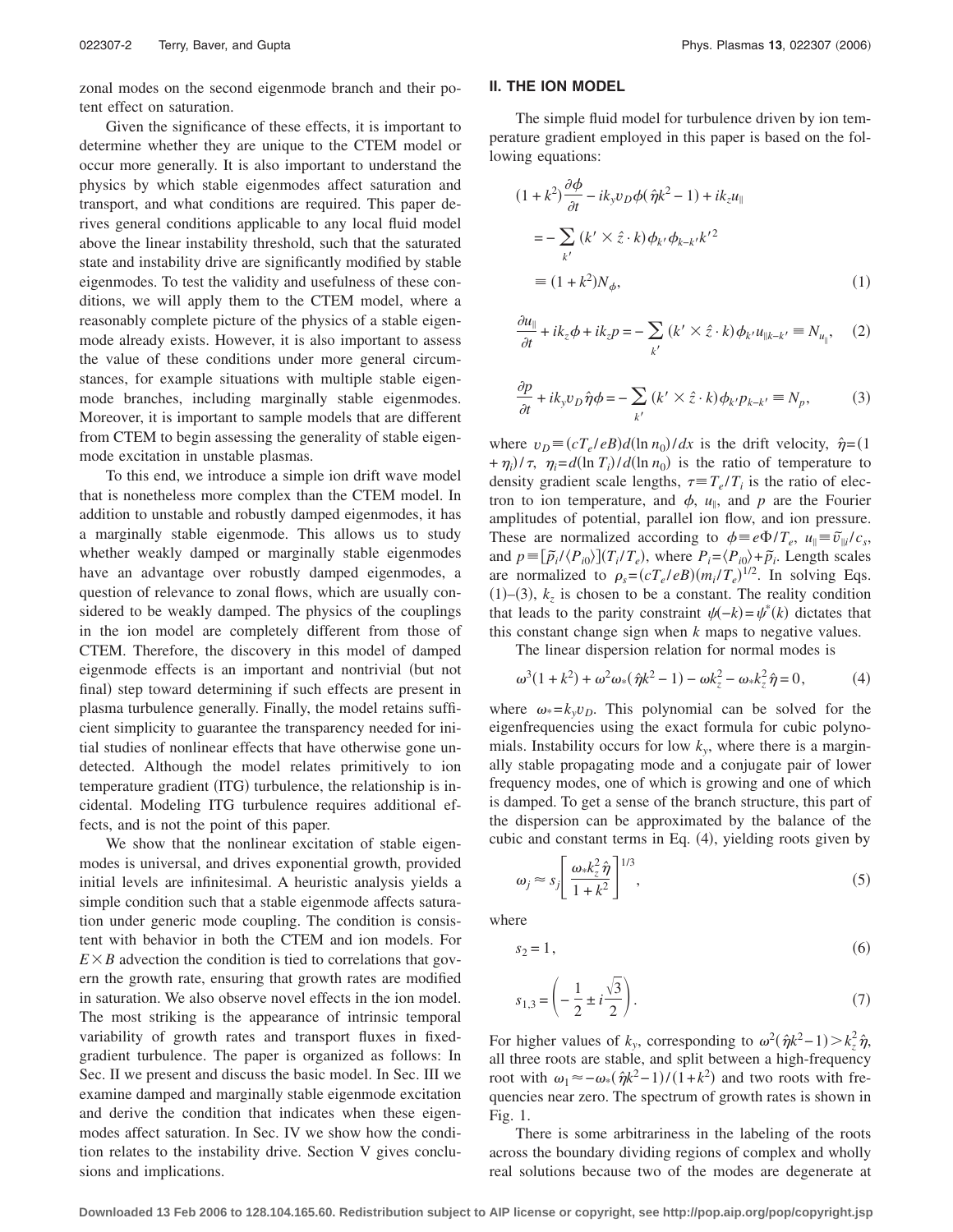

Growth rates of ITG eigenmodes for kx=0

FIG. 1. Imaginary part (growth rates) of three eigenfrequencies of the linear dispersion relation [Eq. (4)] as a function of  $k_y$  for  $k_x=0$ . Growing modes are confined to one branch for  $k_y \le 0.5$ . All branches are subjected to hyperviscous-type damping at high *k*.

this boundary. We adopt the convention of using the same label for the growing branch in the complex-root region as for the high-frequency branch in the real-root region. A convention must be adopted so that consistency is maintained when dynamical solutions for  $\phi$ ,  $u_{\parallel}$ , and  $p$  are projected onto the eigenmodes of the three roots. This procedure is introduced in the next section to enable treatment of the finiteamplitude effects on stability and saturation.

## **III. EIGENMODE EXCITATION AND HEGEMONY**

For systems in which multiple eigenmodes are excited, each excited eigenmode must be tracked. This is accomplished by recasting the basic equations so they describe the nonlinear evolution of each eigenmode amplitude. The expansion of the fields  $\phi$ ,  $u_{\parallel}$ , and p in the basis set of the linear eigenmodes, which we generally refer to as the eigenmode decomposition, can be written

$$
\begin{pmatrix}\nP \\
u_{\parallel} \\
\phi\n\end{pmatrix} = \beta_1 \begin{pmatrix}\nb_1 \\
a_1 \\
1\n\end{pmatrix} + \beta_2 \begin{pmatrix}\nb_2 \\
a_2 \\
1\n\end{pmatrix} + \beta_3 \begin{pmatrix}\nb_3 \\
a_3 \\
1\n\end{pmatrix}
$$

$$
= \begin{pmatrix}\nb_1 & b_2 & b_3 \\
a_1 & a_2 & a_3 \\
1 & 1 & 1\n\end{pmatrix} \begin{pmatrix}\n\beta_1 \\
\beta_2 \\
\beta_3\n\end{pmatrix}
$$

$$
= \mathbf{M} \begin{pmatrix}\n\beta_1 \\
\beta_2 \\
\beta_3\n\end{pmatrix}.
$$
 (8)

The original fields  $\phi$ ,  $u_{\parallel}$ , and p are functions of wave number *k* and time, hence so are the eigenmode amplitudes  $\beta_1$ ,  $\beta_2$ , and  $\beta_3$ . The columns of the matrix **M** are the three eigenvectors, normalized so that each eigenvector has a  $\phi$  component of unity. The eigenvector components  $a_i$  and  $b_j$  are functions of *k*. They are found in the usual way, replacing  $\partial/\partial t$  with  $-i\omega_j$  in the linearized form of Eqs. (1)–(3) and solving any

two of the three equations for  $u_{\parallel}$  and p in terms of  $\phi$ . We do not write out expressions for  $a_j(k)$  and  $b_j(k)$  because the exact forms, which we use in numerical solutions, are so algebraically complicated that they offer little insight. Consistent with the labeling introduced in the previous section,  $\beta_1$ ,  $\beta_2$ , and  $\beta_3$  are the amplitudes of the growing, marginal, and damped eigenmodes.

If Eqs. (1)–(3) are written vectorally as  $[p, u_{\parallel}, \dot{\phi}]$  $= D[p, u_{\parallel}, \phi] + [N_p, N_{u_{\parallel}}, N_{\phi}]$ , the evolution equations for  $\beta_j$ are

$$
\begin{pmatrix} \dot{\beta}_1 \\ \dot{\beta}_2 \\ \dot{\beta}_3 \end{pmatrix} = \mathbf{M}^{-1} \mathbf{D} \mathbf{M} \begin{pmatrix} \beta_1 \\ \beta_2 \\ \beta_3 \end{pmatrix} + \mathbf{M}^{-1} \begin{pmatrix} N_p \\ N_{u_{\parallel}} \\ N_{\phi} \end{pmatrix},
$$
\n(9)

where **D** is the matrix of the linear coupling, given by

$$
\mathbf{D} = \begin{pmatrix} 0 & 0 & -i\omega_* \hat{\eta} \\ -ik_z & 0 & -ik_z \\ 0 & -\frac{ik_z}{1+k^2} & \frac{i\omega_* (\hat{\eta}k^2 - 1)}{1+k^2} \end{pmatrix},
$$
(10)

and  $N_p$ ,  $N_{u_{\parallel}}$ , and  $N_{\phi}$  are the nonlinearities defined in Eqs. (1)–(3). By construction, the matrix **M<sup>-1</sup>DM** is diagonal, with elements  $-i\omega_i$ . Of greater significance is the form of the nonlinear terms. The three nonlinearities of the original representation are now mixed, so that linear combinations of all three enter each eigenmode evolution equation. Moreover, when the nonlinearities  $N_p$ ,  $N_{u_{\parallel}}$ , and  $N_{\phi}$  are written in terms of  $\beta_1$ ,  $\beta_2$ , and  $\beta_3$ , each eigenmode is driven nonlinearly by every possible combination  $\beta_m \beta_n$  with *m* and *n* each assuming values of 1–3. For example, the  $\beta_3$  equation is

$$
\dot{\beta}_3 + i\omega_3 \beta_3 = \frac{(a_1 - a_2)}{|\mathbf{M}|} N_p + \frac{(b_2 - b_1)}{|\mathbf{M}|} N_{u_{\parallel}}
$$

$$
+ \frac{(a_2 b_1 - a_1 b_2)}{|\mathbf{M}|} N_{\phi}, \qquad (11)
$$

where  $|\mathbf{M}| = b_1 a_2 + b_2 a_3 + b_3 a_1 - b_3 a_2 - b_2 a_1 - b_1 a_3$ , and

$$
N_p = -\sum_{k'} (\mathbf{k'} \times \hat{\mathbf{z}} \cdot \mathbf{k}) (\beta'_1 + \beta'_2 + \beta'_3)
$$
  
 
$$
\times (b''_1 \beta''_1 + b''_2 \beta''_2 + b''_3 \beta''_3), \qquad (12)
$$

$$
N_{u_{\parallel}} = -\sum_{k'} (\mathbf{k'} \times \hat{\mathbf{z}} \cdot \mathbf{k}) (\beta'_{1} + \beta'_{2} + \beta'_{3})
$$
  
 
$$
\times (a''_{1} \beta''_{1} + a''_{2} \beta''_{2} + a''_{3} \beta''_{3}),
$$
 (13)

$$
N_{\phi} = -\sum_{k'} (\mathbf{k'} \times \hat{\mathbf{z}} \cdot \mathbf{k}) \frac{(k - k')^{2}}{(1 + k^{2})} (\beta'_{1} + \beta'_{2} + \beta'_{3})
$$
  
×( $\beta''_{1} + \beta''_{2} + \beta''_{3}$ ). (14)

We adopt the notational convention that when  $a_j$ ,  $b_j$ , and  $\beta_j$ are unprimed, primed, or double-primed, it is understood that they depend on wave number  $k$ ,  $k'$ , or  $k-k'$ .

To examine the excitation of damped and marginally stable eigenmodes, consider the contribution made by the

**Downloaded 13 Feb 2006 to 128.104.165.60. Redistribution subject to AIP license or copyright, see http://pop.aip.org/pop/copyright.jsp**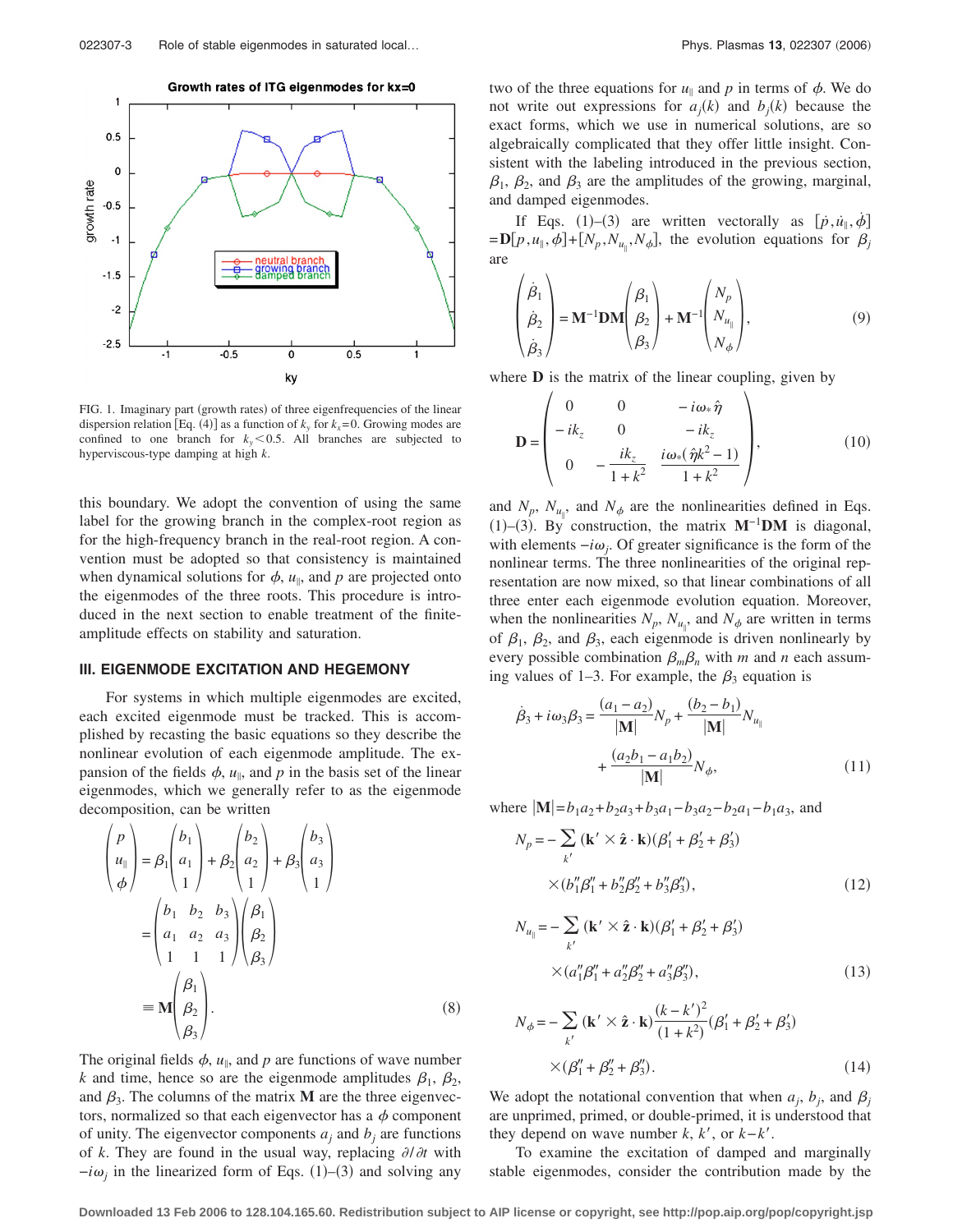interaction of  $\beta_1$  with itself in the three nonlinear terms of Eq. (11). This portion of the right-hand side can be written

$$
N_{311} = -\sum_{k'} (\mathbf{k'} \times \hat{\mathbf{z}} \cdot \mathbf{k}) \left[ \frac{(a_1 - a_2)}{|\mathbf{M}|} b_1'' + \frac{(b_2 - b_1)}{|\mathbf{M}|} a_1'' + \frac{(a_2 b_1 - a_1 b_2)}{|\mathbf{M}|} \frac{(k - k')^2}{(1 + k^2)} \right] \beta_1' \beta_1''.
$$
 (15)

This component of the  $\beta_3$  nonlinearity is vital to  $\beta_3$  evolution because, provided the system starts from infinitesimal amplitude in all eigenmodes, it causes  $\beta_3$  to grow exponentially. Under linear theory the eigenmode is damped. The growth process is parametric instability, where the exponential growth of unstable  $\beta_1$  modes at *k'* and *k*−*k'* makes  $N_{311}$ grow exponentially, imposing an exponentially growing force to  $\beta_3$ . Until  $\beta_3$  becomes large enough to act back on  $\beta_1$ in a significant way,  $N_{311}$  acts as an external force. It drives exponential growth independent of the complex  $\beta_3$  amplitude, and does so until  $\beta_1$  saturates. Modes on the  $\beta_1$  branch that are damped do not prevent the growth; their contribution to  $N_{311}$  merely decays so that  $N_{311}$  is governed by wave numbers for which  $\beta'_1 \beta''_1$  is growing. Although the summation in  $N_{311}$  ranges over positive and negative values of  $k'$ , the summand for  $k' > 0$  does not cancel the summand for  $k'$  < 0, because  $\beta_1(-k') = \beta_1^*(k')$ , and the  $k-k'$  dependence breaks symmetry. A term like  $N_{311}$  operates in like fashion in every damped and marginally stable eigenmode.

Parametric instability is well known. Here it applies to every stable eigenmode in the basis set, provided the coefficients in the forcing terms  $[e.g., Eq. (15)]$  are not all zero. No stable eigenmode decays to zero, rather all experience exponential growth to a level determined by saturation balances. This assertion is quite general, hence we provide further explanation and essential qualifications. The following are written as general statements, but are illustrated mathematically using the ion model.

- 1. Parametric growth occurs provided initial amplitudes are sufficiently small to make all nonlinear terms much smaller than the linear terms initially. This guarantees that all damped eigenmodes initially decay at the linear damping rate, and marginal modes remain constant (after a transient that sets up the eigenmode phases).
- 2. While damped eigenmodes are decaying from initial values, terms like  $N_{311}$  are growing exponentially. Because of 1 above, some time elapses before the exponential growth of terms like  $N_{311}$  overtakes the decay from the initial level. If there are multiple eigenmode branches with unstable modes, each contributes a term like  $N_{311}$  to the evolution of the damped  $\beta_3$  eigenmode. However, the beating of modes on the fastest growing branch will dominate the parametric drives from other unstable branches. Nonlinear terms in which a growing mode beats with a damped or marginal mode, or damped or marginal modes beat with each other, are smaller than terms in which two growing modes interact. This is because growing modes increase exponentially from their initial value, whereas damped modes decrease exponen-

tially until terms like  $N_{311}$  have grown sufficiently to exceed linear terms.

3. The evolution of  $\beta_3$  under parametric instability is obtained by solving

$$
\dot{\beta}_3 = -i\omega_3 \beta_3 + \sum_{k'} \hat{N}_{311} \exp[-i(\omega'_1 + \omega''_1)t],\tag{16}
$$

where unprimed, primed, and double-primed quantities indicate dependence on wave numbers  $k, k',$  and  $k-k'$ , and

$$
\hat{N}_{311} = -(\mathbf{k}' \times \hat{\mathbf{z}} \cdot \mathbf{k}) \left[ \frac{(a_1 - a_2)}{|\mathbf{M}|} b_1'' + \frac{(b_2 - b_1)}{|\mathbf{M}|} a_1'' + \frac{(a_2 b_1 - a_1 b_2)}{|\mathbf{M}|} \frac{(k - k')^2}{(1 + k^2)} \right] \beta'_{10} \beta''_{10}.
$$
\n(17)

In writing Eqs. (16) and (17),  $\beta_1(k,t)$  is approximated by its linear evolution,  $\beta_1(k,t) = \beta_{10} \exp[-i\omega_1 t]$ , consistent with 1 and 2 above. The solution of Eq.  $(16)$  is

$$
\beta_3 = \sum_{k'} \frac{\hat{N}_{311} \{ \exp[-i(\omega_1' + \omega_1'')t] - \exp[-i\omega_3 t] \}}{-i(\omega_1' + \omega_1'' - \omega_3)} + \beta_{30} \exp[-i\omega_3 t].
$$
\n(18)

For  $t < (\omega_1' + \omega_1'')^{-1}$ ,  $\omega_3^{-1}$ , the first term grows linearly in time from zero value  $(\beta_3 \sim t)$ . Once  $t \approx \omega_3^{-1}$ , it grows exponentially from an amplitude  $\sim \hat{N}_{311}/(\omega'_1 + \omega''_1 - \omega_3)$ . The second term describes the decay from the initial level. Under 1,

$$
\omega_3 \beta_{30} \geqslant \sum_{k'} \hat{N}_{311}.\tag{19}
$$

This guarantees that the decaying second term dominates the evolution initially.

- 4. The first term of Eq. (18) overtakes the decaying second term before the saturation of  $\beta_1$  or  $\beta_3$ , i.e., while the parametric instability approximation remains valid. This follows because saturation of  $\beta_1$  requires that nonlinear terms become larger than the linear term of the  $\beta_1$  equation,  $-i\omega_1\beta_1$ , which is growing exponentially in time. The first term of Eq.  $(18)$  overtakes the second term when a nonlinear term becomes larger than a linear term which is *decaying* exponentially.
- 5. The parametric instability approximations that make Eqs. (16)–(18) valid remain in force until either  $\beta_1$  saturates (a nonlinear term balances  $-i\omega_1\beta_1$ ), or until another nonlinear term in the  $\beta_3$  equation becomes as large as  $N_{311}$ .
- 6. The entire system saturates when nonlinearities in the unstable eigenmode equations become as large as the linear drive terms, because the latter supply instability free energy. It is possible that nonlinear terms involving stable eigenmodes are smaller than those involving growing eigenmodes. In this case the stable eigenmodes, although subject to nonlinear, exponential growth, do not reach a sufficient level to affect saturation significantly, and can be ignored in analyses of saturation and calculations of growth rates and transport fluxes.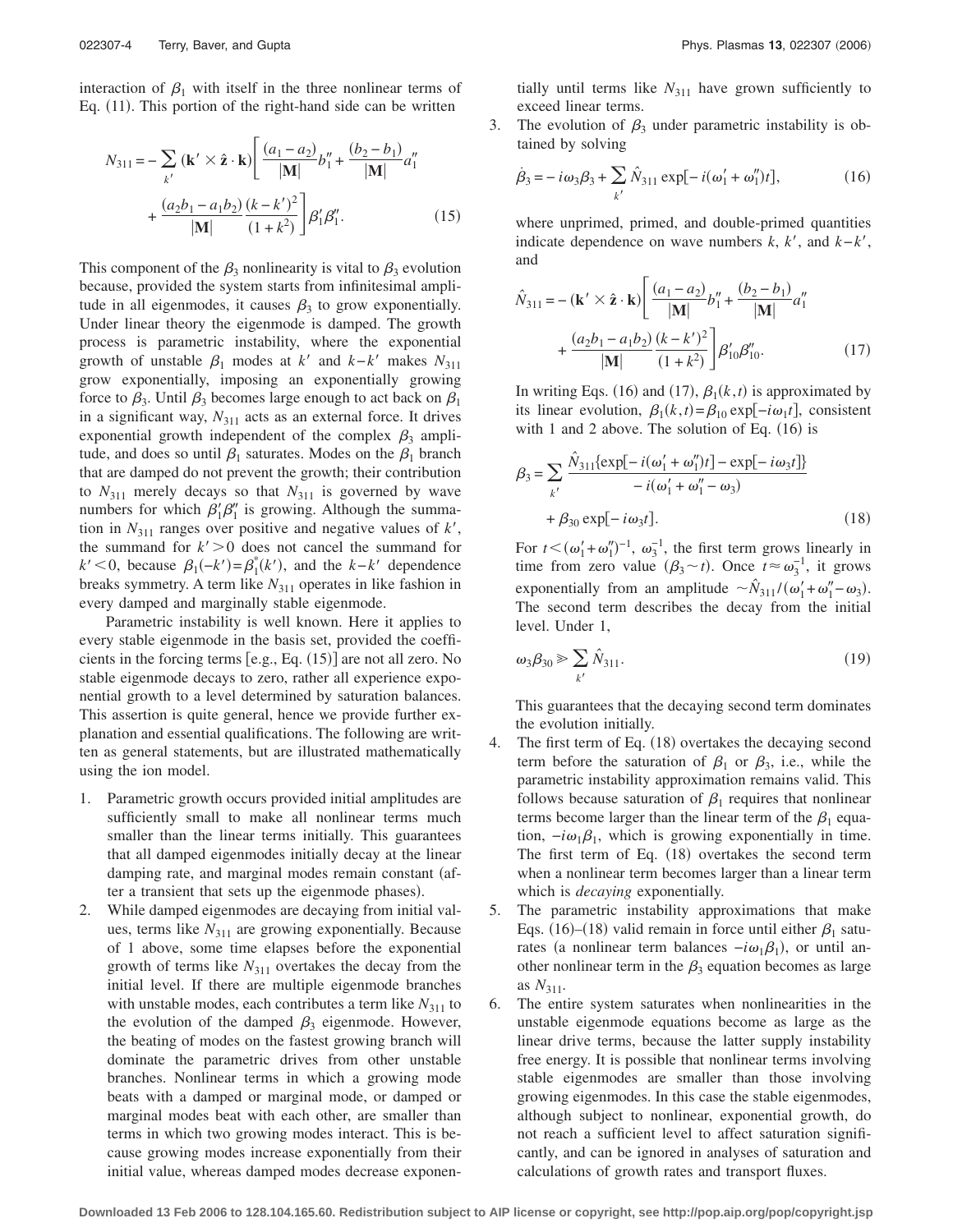

FIG. 2. Time evolution of the total energy, and the energy associated with squared eigenmode amplitudes  $\beta_1^2$ ,  $\beta_2^2$ , and  $\beta_3^2$ .

Damped eigenmodes cannot be ignored if any nonlinear term involving a damped eigenmode becomes large enough to affect a saturation balance.

Numerical solutions of Eqs.  $(1)$ – $(3)$  show that both the damped and marginally stable eigenmodes are important in saturation. One indication is the evolution of the fluctuation energy,

$$
U = \sum_{k} U_{k} = \sum_{k} \left[ (1 + k^{2}) |\phi|^{2} + |u_{\parallel}|^{2} + |p|^{2} \right].
$$
 (20)

We express U in terms of the eigenmode amplitudes  $\beta_m$  using Eq. (8),

$$
U = \sum_{k} \left\{ \sum_{m=1}^{3} \left[ (1 + k^2) |a_m|^2 + |b_m|^2 + |c_m|^2 \right] |\beta_m|^2 + 2 \operatorname{Re} \sum_{m=1}^{2} \sum_{n>m}^{3} \left[ (1 + k^2) (a_m a_n^*) + (b_m b_n^*) + (c_m c_n^*) \right] \right. \\ \times \langle \beta_m \beta_n^* \rangle \right\}.
$$
 (21)

Figure 2 shows the time evolution of the total fluctuation energy and the three autocorrelation terms (proportional to  $|\beta_m|^2$  of Eq. (21), generated from a numerical solution. Exponential growth is clearly evident. In the last phase of evolution, the sum of the autocorrelation terms exceeds 3*U*. Consequently, the sum of the cross-correlation terms (proportional to  $\langle \beta_m \beta_n^* \rangle$  is negative and its magnitude exceeds 2*U*. Virtually all terms of Eq. (21) appear to make a significant contribution to *U*.

Before showing the results of that comparison, it is useful to develop a criterion that identifies when stable eigenmodes affect saturation. Our criterion uses only model parameters, i.e., linear and nonlinear coupling coefficients, allowing simple inspection to determine if stable eigenmodes are important. The criterion also provides insight into how damped eigenmodes break the hegemony of unstable eigenmodes. The criterion is heuristic and generic, but will be tested against solutions of the ion and CTEM models.

Consider two eigenmodes  $x_1$  and  $x_2$  whose dominant coupling can be represented by

$$
\dot{x}_1 = \gamma_1 x_1 + C_1 x_1^2 + D_1 x_1 x_2,\tag{22}
$$

$$
\dot{x}_2 = -\gamma_2 x_2 + C_2 x_1^2 + \dots \tag{23}
$$

We assume that  $\gamma_1 > 0$  and  $\gamma_2 \ge 0$ . This makes  $x_1$  linearly unstable and  $x_2$  linearly damped or marginally stable. The term  $C_2x_1^2$  drives parametric instability in the stable eigenmode. These need not be the only two eigenmodes in the system or the only couplings, but they are the couplings that describe how a parametrically unstable eigenmode that is linearly stable most directly feeds back on an unstable eigenmode. If there are other eigenmodes,  $x_2$  is the eigenmode that is most strongly driven by the parametric process, i.e.,  $C_2$  is larger than the parametric coupling in the equations for the other eigenmodes. The term  $C_1x_1^2$  is normally assumed to saturate the instability when stable eigenmodes are ignored. In this simple representation we are not tracking a spectrum of Fourier modes. The unstable eigenmode first grows linearly according to

$$
x_1 = x_i \exp[\gamma_1 t],\tag{24}
$$

where  $x_i$  is an initial amplitude. The second eigenmode experiences the combination of initial decay and parametric growth described previously, and evolves according to

$$
x_2 = \frac{C_2 x_i^2}{\gamma_2 + 2\gamma_1} [\exp(2\gamma_1 t) - \exp(-\gamma_2 t)] + x_i \exp(-\gamma_2 t),
$$
\n(25)

where for simplicity we have assumed that  $x_2$  has the same initial value as  $x_1$ .

We now consider the threshold under which  $x_2$  affects saturation. This is a requirement imposed on the first equation, because that is where the instability resides. The stable eigenmode affects saturation when

$$
D_1 x_1 x_2 \approx C_1 x_1^2. \tag{26}
$$

When Eqs.  $(24)$  and  $(25)$  are substituted into this expression to yield

$$
\frac{D_1 C_2 x_i^2}{(\gamma_2 + 2\gamma_1)} \exp(2\gamma_1 t) \approx C_1 x_i \exp(\gamma_1 t),\tag{27}
$$

it represents the condition under which a stable eigenmode reaches a sufficient level via parametric excitation to affect saturation. In making the substitution we retain only the exponentially growing part of Eq. (25). The condition now depends on time. We are interested in the time at saturation, which we define as the time required for the exponential linear growth of Eq. (22) to bring the standard nonlinear term  $C_1x_1^2$  up to the level of the linear term. Therefore, at saturation  $\gamma_1 \approx C_1 x_i \exp(\gamma_1 t)$ , allowing time to be eliminated in the threshold condition. The condition expressed in Eq. (26) for the threshold of stable eigenmode effects in saturation then becomes

**Downloaded 13 Feb 2006 to 128.104.165.60. Redistribution subject to AIP license or copyright, see http://pop.aip.org/pop/copyright.jsp**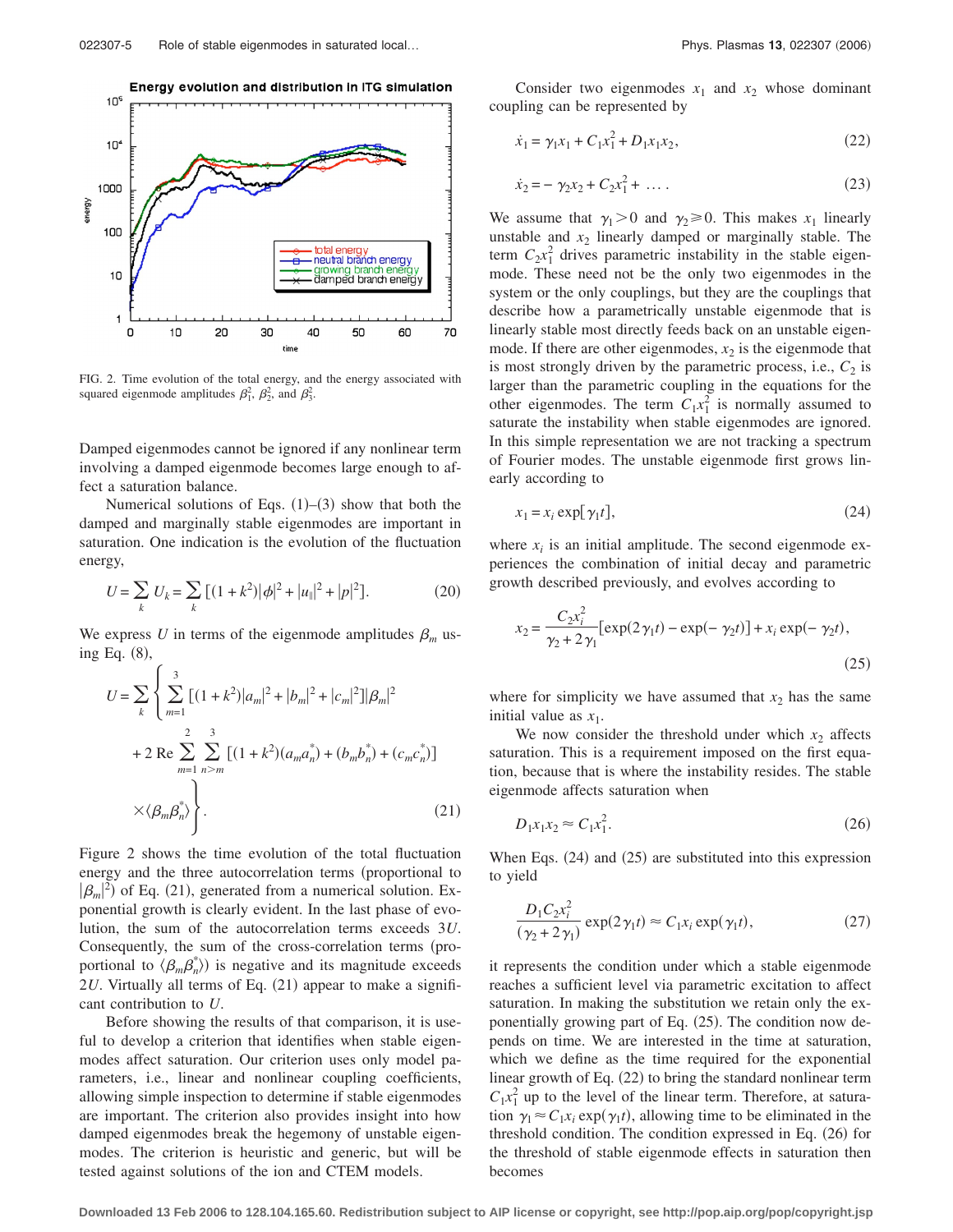TABLE I. Summary of couplings in ion model, grouped according to interactions between a mode on the growing eigenmode branch and a second mode on the growing, damped, or neutral branch. The values of *Nijm* should be multiplied by  $10^{-3}$ .

| Wave number |     |              |        | Growing<br>Damped |             |             |             | Neutral     |             |             |         |
|-------------|-----|--------------|--------|-------------------|-------------|-------------|-------------|-------------|-------------|-------------|---------|
|             |     |              |        | $C_1$             | $C_{2}$     | $D_1$       |             | $C_{2}$     | $D_1$       |             |         |
| $k_x$       |     | $k_v$ $k'_x$ | $k_v'$ | $ N_{111} $       | $ N_{311} $ | $ N_{113} $ | $ N_{131} $ | $ N_{211} $ | $ N_{112} $ | $ N_{121} $ | $P_{t}$ |
| 0.1         | 0.1 | $-0.2$       | 0.2    | 3.8               | 1.5         | 1.2         | 3.5         | 2.4         | 1.4         | 4.3         | 0.35    |
| 0.3         | 0.4 | 0.4          | 0.3    | 54                | 61          | 74          | 80          | 1.2         | 30          | 76          | 0.56    |
| 0.5         |     | $0.6 -0.2$   | 0.2    | 46                | 12          | 46          | 123         | 6.1         | 12          | 34          | 0.23    |

$$
P_t = \frac{D_1 C_2}{C_1^2 (2 + \gamma_2/\gamma_1)} \approx 1.
$$
 (28)

This condition depends only on nonlinear coupling coefficients and growth rates, with the latter deriving from linear coupling coefficients. However, the nonlinear coupling is between modes on distinct branches of the dispersion relation, hence the nonlinear coefficients also depend on the linear coupling coefficients through the eigenmode decomposition matrix **M**. Initial levels do not enter because they were assumed equal for all eigenmodes.

According to Eq.  $(28)$ , the couplings that drive the damped eigenmode parametrically, and allow it to affect the growing eigenmode, must be competitive with the coupling of Kolmogorov-like spectral transfer on the growing branch (given by  $C_1x_1^2$ ). The competition is one of straightforward ratios. If the parametric drive is weaker than the Kolmogorov transfer,  $C_2 / C_1 < 1$ , the coupling of the damped branch in the evolution of the unstable eigenmode must be that much stronger, i.e.,  $D_2 / C_1 \approx C_1 / C_2 > 1$ . However, there is also an important dependence on growth and damping rates. This factor parametrizes the ratio of nonlinear interaction time to the time required to achieve saturation. If the damped eigenmode is heavily damped relative to the growth of the unstable eigenmode,  $\gamma_2 / \gamma_1 \geq 1$ , the couplings of the damped branch must become significantly stronger  $(C_2D_1/C_1^2 \ge 1)$ for it to have an effect. Greatly increasing the damping rate of a damped branch does not negate its exponential growth or change the rate of exponential growth. Instead, as is clear from Eq. (25), it gives it such a small amplitude factor that it becomes difficult for it to compete with Kolmogorov transfer on the time scale of saturation. Note that the damping rate only becomes a significant factor once it exceeds the instability growth rate. An eigenmode with  $\gamma_2 \approx \gamma_1$  is essentially at no disadvantage relative to an eigenmode with  $\gamma_2 \approx 0$ . This is an important observation. With  $\gamma_2 \approx \gamma_1$  there is a potent energy sink for saturation, yet the damping is not too large to prevent parity in energy balances, provided the coupling factors are favorable. This typifies both CTEM and the ion model. Moreover, it implies that zonal modes of a damped eigenmode can have a greater impact than conventional zonal modes (marginally stable or weakly damped). This too is observed in CTEM.

As far as couplings go, the threshold condition of Eq. (28) is intuitively reasonable. However, the couplings are nontrivial because they apply to generally ignored stable eigenmodes. An example of  $C_2$  for the ion model is  $N_{311}$  [Eq. (15)]. The expression for  $C_1$  and  $D_1$  are similarly complex. All depend on eigenvector components. Given this complexity it is worth checking that Eq. (28) properly describes systems where stable eigenmodes play a significant role in saturation and those where they do not. For CTEM turbulence,<sup>19,23,24</sup>  $\gamma_2/\gamma_1 \approx 1$ ,  $C_2/C_1 \approx 1$ , and  $D_1/C_1 \approx \delta^{-2}$  $\geq 1$ , where  $\delta$  is the small ratio of collision frequency to diamagnetic frequency. Thus  $P_t = C_2 D_1 / C_1^2 (2 + \gamma_2 / \gamma_1)$  $= O(\delta^{-2}) \ge 1$ , indicating that the damped branch does not merely become as important as the growing branch in saturation, but that it *dominates* saturation, rendering the Kolmogorov saturation channel unimportant.<sup>24</sup> This prediction is observed in simulations, and verified by solving for the saturation level in a detailed statistical closure theory. The CTEM model also holds in the collisional limit. There  $C_2/C_1 \approx 1$ , while  $D_1/C_1 \approx \delta$ , where  $\delta \ge 1$  in the collisional limit. However, the normalized damping rate is larger, of order  $\delta^2$ . Consequently  $P_t = O(\delta^{-1}) \ll 1$ , and the damped branch is not predicted to play a role in saturation. This also was verified in simulations of the 2-field trapped electron mode system.19 Note that in the collisional case the damped branch coupling is potent, but the parametric growth cannot reach a sufficiently high level because of the strong damping. It is also worth pointing out that  $C_1$  and  $C_2$  are coefficients of a coupling product,  $\beta_1(k')\beta_1(k-k')$ , that is symmetric under the exchange  $k' \leftrightarrow (k-k')$ . If the leading order of  $C_1$  and  $C_2$ are constant, this order vanishes in the sum over  $k'$ , and the next higher order (which will depend on  $k'$  or  $1/k'$ ) must be used in Eq. (28). This occurs in the CTEM model, effectively increasing  $D_1 / C_1$ .

The complexity of the coupling coefficients in the ion model makes it difficult to evaluate Eq. (28) by inspection. Accordingly, we have evaluated the coupling coefficients numerically for several wave numbers and have summarized the results in Table I. The table gives the values of  $N_{ijm}$  for values of *i*, *j*, and *m* that represent the parametric driving of damped and neutral modes  $(N_{311}$  and  $N_{211})$ , the forcing of damped and neutral modes on the growing mode  $(N_{113}, N_{131})$ ,  $N_{112}$ , and  $N_{121}$ ), and the Kolmogorov transfer involving interactions of modes solely on the growing branch  $(N_{111})$ . These three classes of interactions are represented in the heuristic model by  $C_2$ ,  $D_1$ , and  $C_1$ , respectively. The table also gives the largest value estimated for the threshold parameter  $P_t$ , given by the right-hand side of Eq. (28). The wave num-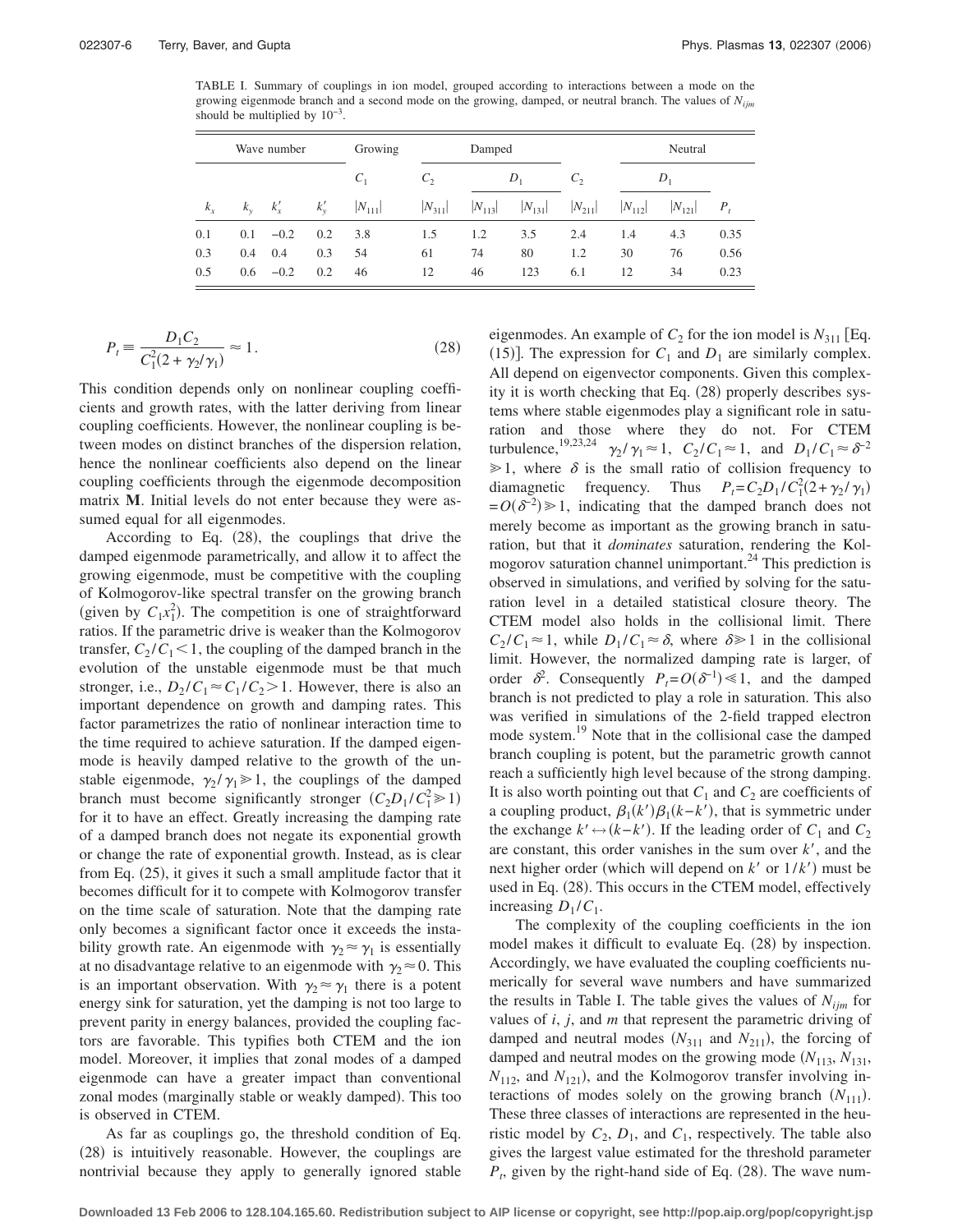

FIG. 3. Hurst exponents for Fourier modes with  $k_x=0$  and  $k_y=0.1$ , 0.2, 0.3, 0.4, and 0.5.

bers correspond to cases in which the neutral mode plays a slightly larger role in saturation than the damped mode  $(k<sub>r</sub>)$  $= 0.1, k_y = 0.1$ , the damped mode plays the larger role  $(k_x)$  $= 0.3$ ,  $k_y = 0.4$ ), and a case in which the growth rate of the parametric drive is weak  $(k_x=0.5, k_y=0.6)$ . The results indicate that both damped and neutral eigenmodes play a comparable and significant role in saturation, but that neither achieves the hegemony of the damped eigenmode in CTEM turbulence.

This assessment is borne out by simulation results, the most striking feature of which is a robust, intrinsic temporal intermittency in all measured quantities. The intermittency is evident in standard measures, including the probability distribution function (PDF) and the Hurst exponent.<sup>26</sup> Figure 3 shows Hurst exponents for Fourier modes with  $k_x=0$  and various  $k_y$  values. The exponent lies between 0.7 and 0.9 in all cases, indicating persistent long time correlations on scales of at least 60 time steps. For reference, the nonlinear decorrelation (eddy turnover) time of the  $k_y$ =0.3 mode is of order 2 time steps, as inferred from the discussion of Fig. 4 below. Hurst exponents around 0.5 are the norm for Gaussian correlations. Enhanced values in the range of 0.7 and above have been linked to system-scale correlations mediated by global avalanche-like transport events in systems with relaxing gradients and self-organized criticality.<sup>27</sup> Here the driving gradient is rigidly fixed. Figure 3 indicates a trend toward less intermittent behavior with increasing wave number. This is consistent with transition at high *k* from the wavedominated regime, and a corresponding diminution of the importance of wave eigenmode properties. However, the long time-scale correlations of the modes in Fig. 3 dominate in spectrum averaged quantities such as energies and transport fluxes. Figure 5 shows the PDF of  $\Sigma k_y b_1 |\phi_k|^2$ , which is a weighted energy proportional to the quasilinear heat flux. There is a distinct deviation from a Gaussian in the tail. This is produced by the long time correlations detected through the Hurst exponent in Fig. 3.

Two features of time histories that relate to the intermit-



FIG. 4. Time evolution of the phase of  $\langle \beta_1(k) \beta_2^*(k) \rangle$  for the mode  $k_x=0$ ,  $k_v = 0.3$ .

tency are worth discussing. First, fluctuations radically change character at random intervals longer than a nonlinear correlation time. Second, growth rates, transport fluxes, and quantities tied to the free-energy source, which is destabilizing and rigidly fixed, intermittently transition from positive to negative values. Neither behavior was observed in CTEM turbulence, which nonetheless had nontrivial crosscorrelation dynamics. Both are consistent with a situation in which multiple eigenmode branches compete for hegemony on a nearly equal footing in the energy balances of saturation, as suggested by Table I. An example of the first behavior is the evolution of the phase of cross correlations between eigenmodes. Figure 4 shows the evolution of the phase of  $\langle \beta_1(k) \beta_2^*(k) \rangle$ . During certain times, i.e., for  $0 < t < 7$  and *t* 



FIG. 5. Probability distribution function for  $\sum k_y b_1 |\phi_k|^2$  constructed from the time history. The least-squares-fitted Gaussian is plotted as a benchmark.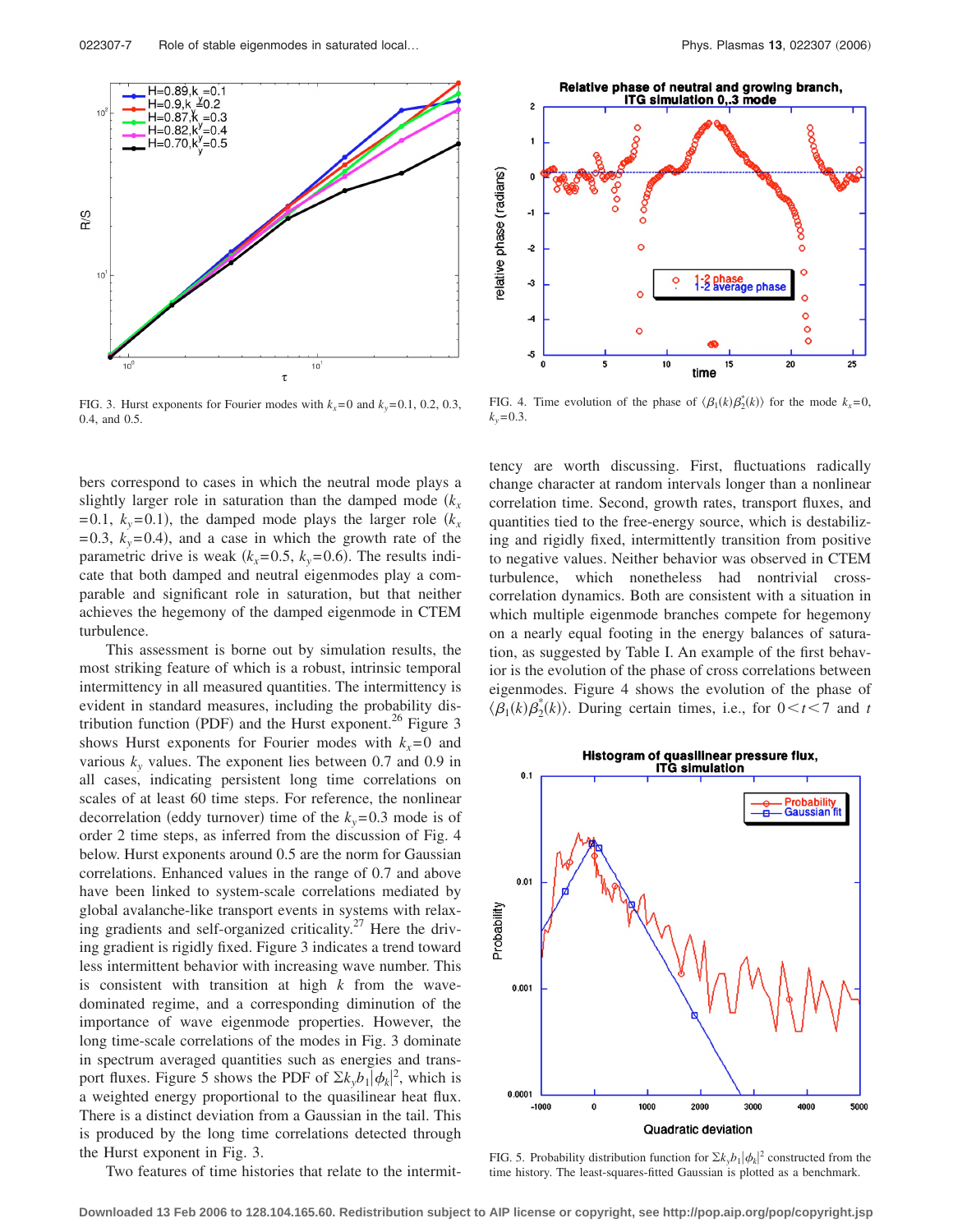$>$  22, the phase appears locked to zero in an average sense. The rms value of random fluctuations about the mean is 0.5 radians, and their time scale is a nonlinear decorrelation (eddy turnover) time. For  $7 < t < 9$  and  $20 < t < 22$  the phase evolution is radically different with rotation at a roughly constant rate through the angle  $2\pi$ . In between the periods of rapid rotation, the rotation slows and changes sign, but does not show evidence of incoherence. The eigenmode cross correlation in CTEM turbulence evinces only locked behavior. There the mean angle is zero, consistent with a simple representation of the damped eigenmode as an oscillator driven continuously by the sinusoidal external forcing of two coupled unstable eigenmodes. The rms amplitude of incoherent fluctuations about the mean does not exceed 0.3 radians.

Examples of growth rates and fluxes showing the second type of behavior will be given in the next section. The temporal intermittency of the ion model, and its absence in CTEM turbulence, seems to be consistent with the near unity values of  $P_t$  for all eigenmodes in the former, and the large value of  $P_t$  in the latter.

# **IV. INSTABILITY DRIVE AND TRANSPORT**

When mode coupling terms involving stable eigenmodes enter saturation balances on a par with terms involving only the unstable eigenmode, it is likely that the growth rate is significantly modified. This follows from the simple observation that the growth rate and the nonlinearities that govern saturation all depend on quadratic correlations of the fluctuating fields. To formulate the growth rate as a general property of the system, not just of the linearly unstable eigenmode, it is derived from the time derivative of the fluctuation energy. The time derivative captures dissipation, including

the dissipation by which energy is introduced into the turbulence from the driving gradients, and removed, for example, by collisional processes. For conservative nonlinearities like  $N_p$ ,  $N_{u_{\parallel}}$ , and  $N_{\phi}$ , spectral energy transfer rates drop out of the derivative when energy is properly formulated. The derivative therefore constitutes a generalized growth rate, valid at both infinitesimal and finite amplitude. Returning to Eq. (20) for the fluctuation energy, we take the time derivative to obtain

$$
\frac{\partial U}{\partial t} = \sum_{k} \left[ k_z \operatorname{Im} \langle p u_{\parallel}^* \rangle + v_D k_y \hat{\eta}_e \operatorname{Im} \langle \phi p^* \rangle - \gamma_D U_k \right], \qquad (29)
$$

where  $\gamma_D$  is the net dissipation of viscosities and collisional diffusivities that are included for numerical simulation.

The net input rate of energy at each wave number, exclusive of conserved spectral energy transfer, is the summand of this expression divided by the energy  $U_k$ , and is labeled  $\gamma_k^{\text{nl}}$ :

$$
\gamma_k^{\text{nl}} = \frac{k_z \operatorname{Im}\langle p u_{\parallel}^* \rangle + k_y \hat{\eta}_e \operatorname{Im}\langle \phi p^* \rangle}{U_k} - \gamma_D. \tag{30}
$$

The first term of the numerator represents free energy released to ion acoustic motion through parallel compressibility. The second term represents the free energy of the ion temperature gradient released through  $E \times B$  advection of the gradient. The second term tends to dominate for linearly unstable modes and typical wave numbers. This term depends on the same coupling of fields as in the nonlinearity  $N_p$ , hence it introduces into  $\gamma_k^{\text{nl}}$  terms that correspond to couplings in each saturation equation. Writing Eq. (30) in terms of the eigenmode amplitudes,

$$
\gamma_k^{\rm nl} = \{ \text{Im}[\vert \beta_1 \vert^2 [b_1 a_1^* k_z + b_1^* k_y \hat{\eta}_e] + \vert \beta_2 \vert^2 [b_2 a_2^* k_z + b_2^* k_y \hat{\eta}_e] + \vert \beta_3 \vert^2 [b_3 a_3^* k_z + b_3^* k_y \hat{\eta}_e] + \langle \beta_1 \beta_2^* \rangle (b_1 a_2^* k_z + b_2^* k_y \hat{\eta}_e) + \langle \beta_1^* \beta_2 \rangle (a_1^* b_2 k_z + b_3^* k_y \hat{\eta}_e) + \langle \beta_1 \beta_3^* \rangle (b_1 a_3^* k_z + b_3^* k_y \hat{\eta}_e) + \langle \beta_1^* \beta_3 \rangle (a_1^* b_3 k_z + b_1^* k_y \hat{\eta}_e) + \langle \beta_2^* \beta_3 \rangle (a_1^* b_3 k_z + b_1^* k_y \hat{\eta}_e) + \langle \beta_3^* \beta_3 \rangle (a_1^* b_3 k_z + b_1^* k_y \hat{\eta}_e) + \langle \beta_4^* \beta_3 \rangle (a_1^* b_3 k_z + b_1^* k_y \hat{\eta}_e) + \langle \beta_5^* \beta_3 \rangle (a_1^* b_3 k_z + b_1^* k_y \hat{\eta}_e) \} \tag{31}
$$

the growth rate is revealed as potentially far more complicated than Eq. (30) suggests. This complexity vanishes if the unstable eigenmode is the only eigenmode of consequence, i.e.,  $\beta_2 \rightarrow \beta_3 \rightarrow 0$ . Then Eq. (31) becomes

$$
\gamma_k^{\rm nl} \to \frac{|\beta_1|^2 \operatorname{Im}[b_1 a_1^* k_z + b_1^* k_y \hat{\eta}_e]}{U_k|_{\beta_2 = \beta_3 = 0}} - \gamma_D \equiv \gamma_k^{\text{linear}},\tag{32}
$$

and the linear growth rate is recovered. However, the four terms  $k_y \hat{\eta}_e \text{Im} [b_2^* (\beta_1 \beta_2^*) + b_1^* (\beta_1^* \beta_2) + b_3^* (\beta_1 \beta_3^*) + b_1^* (\beta_1^* \beta_3) ]$  are part of  $D_1$  in the heuristic model, and Im  $b_1^* k_y \hat{\eta}_e |\beta_1|^2$  is part of  $C_1$ . The values of  $P_t$  in Table I indicate that these terms all contribute significantly to the growth rate. The values of  $P_t$ also indicate that all three eigenmodes broker saturation, from which it is reasonable to conclude that all nine terms of  $\gamma_k^{\text{nl}}$  contribute in a meaningful way. Clearly, there are hidden degrees of freedom (i.e., sources of variability) not evident in the simple expression of Eq.  $(30)$ .

This view is further supported by Fig. 6, which shows the time history of  $\gamma_k^{\text{nl}}$  for a linearly unstable wave number. This quantity is extremely oscillatory, with fluctuations that are much larger than the mean and cause the growth rate to alternate from positive to negative values. The time average, computed over the full time domain of the plot, is indicated by the smaller of two constants. The linear growth rate for this wave number is larger and also shown. The time domain is very long compared to that of Fig. 4, so that the time scale of variation evident in the figure is 20 time units or more. Recall that the nonlinear correlation time (eddy turnover time), identified as the time scale of fluctuations about the

**Downloaded 13 Feb 2006 to 128.104.165.60. Redistribution subject to AIP license or copyright, see http://pop.aip.org/pop/copyright.jsp**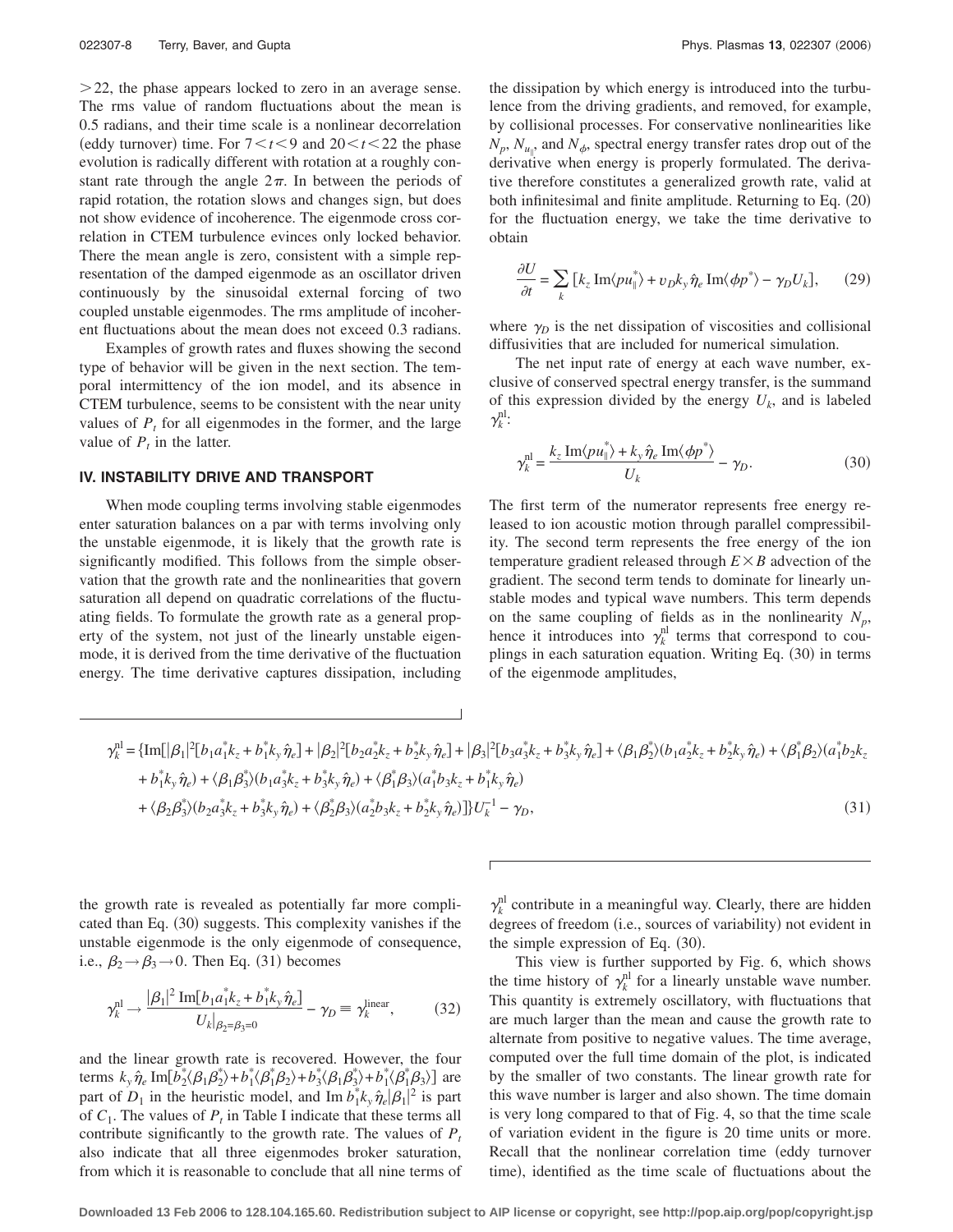Linear and nonlinear growth of .4,.3 mode



FIG. 6. Time evolution of  $\gamma_k^{\text{nl}}$  for  $k_x=0.3$ ,  $k_y=0.4$ . Also plotted are the time average of  $\gamma_k^{\text{nl}}$  over the entire domain, and the linear growth rate.

mean phase in the locked regime of Fig. 4, is approximately two time units. Hence, the fluctuations in Fig. 6 represent events with persistent correlations, on the order of 10 nonlinear decorrelation times or more.

To better appreciate the variability evident in this plot, we observe that growth rates in fixed gradient turbulence are generally assumed to be constant. The reason is simple: in  $\gamma_k^{\text{linear}}$ , as obtained from Eq. (31) or (32) by setting  $\beta_2 = \beta_3$  $= 0$ , the numerator and the denominator  $U_k$  are each proportional to  $|\beta_1|^2$ . This factor cancels out to yield an expression that is independent of amplitude. As such, it depends only on constants, provided the driving gradients remain fixed. Allowing for nonlinear effects, the derivation of  $\gamma_k^{\text{linear}}$  from  $\gamma_k^{\text{nl}}$ shows that  $\gamma_k^{\text{nl}}$  remains constant if any one eigenmode dominates Eq. (31). Moreover, even with all eigenmodes present, and accounting for fluctuations about mean values, if the cross correlations are phase locked (stationary), and all correlations have fluctuations whose rms value is like those of the locked phase in Fig. 4, the growth rate should be stationary with small fluctuations that vary on the nonlinear correlation time scale. The extreme variability of Fig. 6 requires cross correlations whose phases are not locked, and that enter the dominant coterie of the growth rate expression. It is not surprising that the largest time scale of the growth rate variation is the time scale over which cross phases remain locked or unlocked. The growth rate variability is likely facilitated by the transitional values of  $P_t$  in Table I. All eigenmodes compete, but none dominate, precluding phase locking for indefinite time periods.

Another feature of Fig. 6 is the reduced value of the average growth rate relative to the linear growth rate, representing a suppression of the linear instability for this wave number. If there is phase locking, it is possible for the cross correlations to be large and positive and thereby increase the

Linear vs. Nonlinear growth rates



FIG. 7. Long-time averaged growth rate spectrum in  $k_y$  for  $k_x= 0.3$ , showing  $\gamma_k^{\text{nl}}$  and  $\gamma_k^{\text{linear}}$ .

linear growth rate, as occurs for  $120 \lt t \lt 180$ . It is also possible for the cross correlations to be large and negative as occurs transiently at various times, thereby decreasing the growth rate by more than the damping rate of the damped eigenmode. However, if locked phases with these properties cannot persist, the cross-correlation contributions to the growth rate can be expected to phase average to zero over a long time. If this happens, the only terms contributing to the growth rate for long time averages are the first three terms of Eq. (31). The first represents the growth of the unstable mode and is positive for all times if the wave number is in the unstable range. The second represents the marginal mode and is close to zero. The third represents the damped mode and is negative. With the damped eigenmode excited, its negative contribution to Eq. (31) lowers the growth rate, as observed.

The reduction of linear growth rate is actually considerably more pronounced in modes that are more unstable. Figure 7 shows the variation of  $\gamma_k^{\text{nl}}$  with  $k_y$  for  $k_x$  fixed, averaged over the entire time domain of Fig. 6. The linear growth rate is also plotted. The value of  $\gamma_k^{\text{nl}}$  for wave numbers throughout the unstable range is approximately constant while the most unstable modes have linear growth rates that are three times as large. (For the mode described in Fig. 6 the wave number is close to the instability boundary and its smaller linear growth rate is not so much larger than  $\gamma_k^{\text{nl}}$ ). For wave numbers just beyond the unstable range, there is weak nonlinear instability. This occurs because the cross correlations are positive and larger than the first three terms of Eq. (31) on average. Calculation of the growth rate for  $k_x = 0$  shows that for  $k<sub>y</sub>$  in the lowest wave-number part of the unstable range,  $\gamma_k^{\text{nl}}$  is essentially unchanged from  $\gamma_k^{\text{linear}}$ .

The correlations of growth rate and transport are closely related. The time-averaged reduction of the growth rate by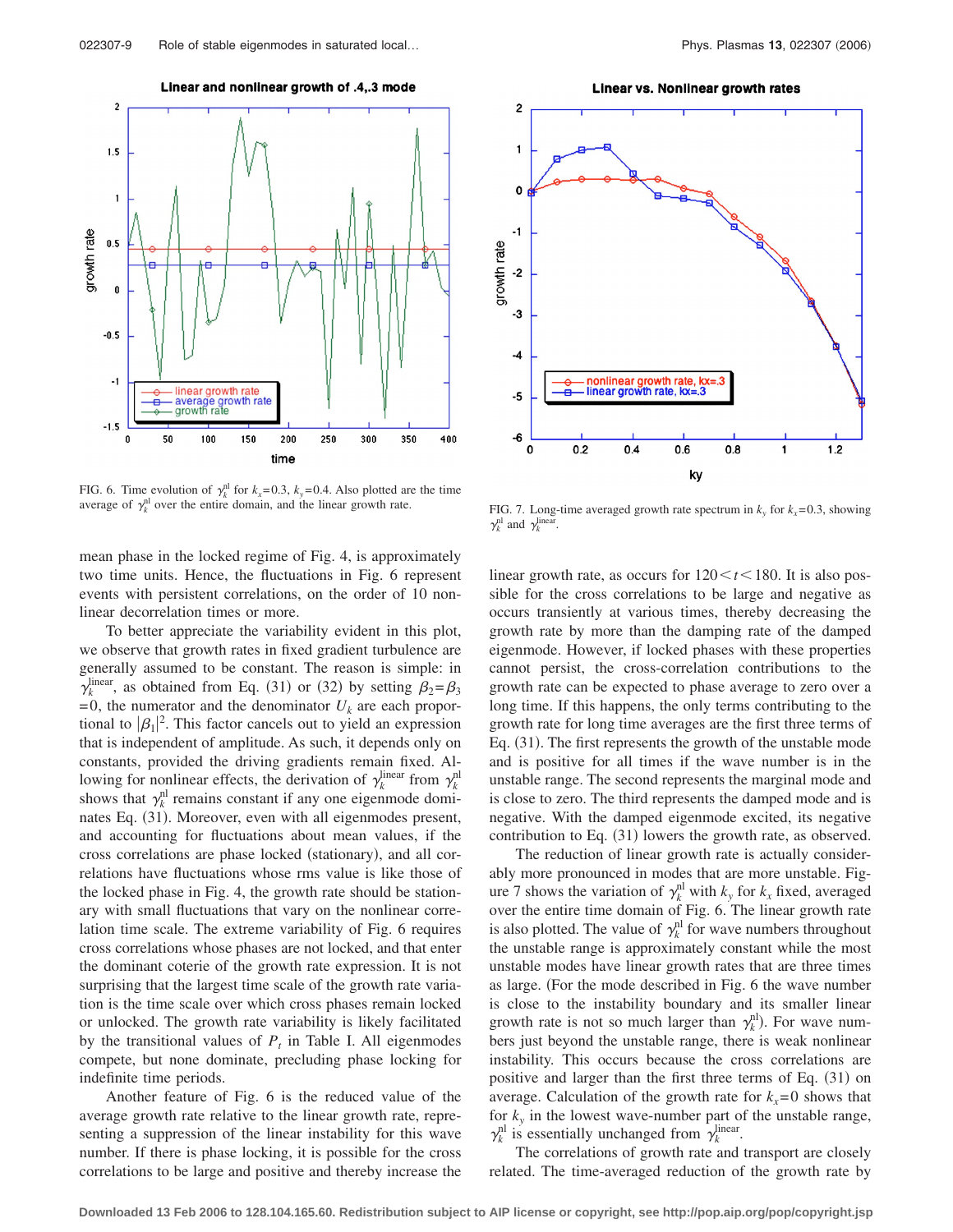

Histogram of pressure flux, **ITG simulation Probability**<br>Gaussian  $0.1$ Probability  $0.01$  $0.001$  $0.000$  $-1000$ -500 0 500 1000 1500 2000 2500 3000 Quadratic deviation

FIG. 8. Time evolution of the quasilinear heat flux and true heat flux for long times. The true flux is both smaller and more bursty. Driving gradients are fixed.

the damped eigenmode should also reduce transport fluxes. The ion model allows transport of parallel momentum and heat. We consider the thermal flux given by

$$
Q = \sum_{k} k_{y} \operatorname{Im} \langle \phi^* p \rangle.
$$
 (33)

This flux is evaluated from the numerical solutions for *p* and  $\phi^*$  at each wave number. The quasilinear flux is obtained in a similar way except that instead of taking the actual field amplitude for  $p$ , the eigenvector of the linearly unstable eigenmode,  $b_1\phi$ , is used and  $|\phi|^2$  is taken from numerical solutions. Time histories of the true flux and quasilinear flux are compared in Fig. 8. The true flux follows the quasilinear flux initially while amplitudes remain below the threshold for nonlinear effects. After saturation the true flux is strongly reduced and shows bursty behavior, despite fixed gradients. Between bursts the flux is nearly zero. During bursts it is reduced by a factor of 2 to 4, but also has brief negative transients.

The PDF of the flux is shown in Fig. 9. The stronger tail enhancement relative to the quasilinear flux indicates that long time correlations in individual modes at low wave number, as depicted in Fig. 3, have a disproportionately larger effect on the flux cross correlation  $\langle \phi^* p \rangle$  than on the autocorrelation  $b_1|\phi|^2$ . This can be understood from the expression of the flux in terms of the eigenmode amplitudes,

$$
Q = \sum_{k} k_{y} \hat{\eta}_{e} \operatorname{Im} \{ |\beta_{1}|^{2} b_{1}^{*} + |\beta_{2}|^{2} b_{2}^{*} + |\beta_{3}|^{2} b_{3}^{*} + \langle \beta_{1} \beta_{2}^{*} \rangle b_{2}^{*} + \langle \beta_{1}^{*} \beta_{2}^{*} \rangle b_{1}^{*} + \langle \beta_{1} \beta_{3}^{*} \rangle b_{3}^{*} + \langle \beta_{1}^{*} \beta_{3} \rangle b_{1}^{*} + \langle \beta_{2} \beta_{3}^{*} \rangle b_{3}^{*} + \langle \beta_{2}^{*} \beta_{3} \rangle b_{2}^{*} \}.
$$
 (34)

The flux bursts have a duration of tens of nonlinear correla-

FIG. 9. Probability distribution of the heat flux. The non-Gaussian tail is more pronounced than it is in the quasilinear flux, as explained in the text. The least-squares-fitted Gaussian is plotted as a benchmark.

tion times, and are thus tied to locking and unlocking of cross phases, just as the growth rate variability. Phase rotation mixes the contribution of cross correlations in Eq. (34). The remaining autocorrelation terms can also cancel, depending on amplitudes, because  $b_2^*$  and  $b_3^*$  are negative whereas  $b_1^*$  is positive. The quasilinear flux, on the other hand, is positive definite. Its cross-correlation terms also phase mix but its autocorrelation terms are positive definite. As a result, the quasilinear flux is larger and has a positive value when mixing is strong. The exact flux tends to be near zero when mixing is strong, accentuating the bursts that occur with locking and enhancing the contribution of long time correlations. This description is simplified and the dynamics merits further scrutiny, not in the least because the variability here attributed to phased interactions between eigenmodes bears a striking superficial resemblance to variability found in systems with evolving near-critical profiles and nonlocally correlated transport.<sup>27</sup> Profile relaxation and nonlocal effects are not present here and play no role in the dynamics. We anticipate that part of the difference between the quasilinear and true flux scales independently of  $L_T$ , and therefore represents a nonlinear heat pinch. $^{22}$ 

## **V. CONCLUSIONS**

We have undertaken a consideration of the role of stable eigenmodes in the saturation, instability, and transport in systems for local, quasihomogeneous drift turbulence described by multiple fields. From a heuristic description of parametric excitation and the nonlinear coupling between eigenmodes, we have developed a threshold condition indicating when stable eigenmodes can cause significant changes in saturation dynamics. We have applied this condition to prior results from collisionless and dissipative trapped electron turbu-

**Downloaded 13 Feb 2006 to 128.104.165.60. Redistribution subject to AIP license or copyright, see http://pop.aip.org/pop/copyright.jsp**